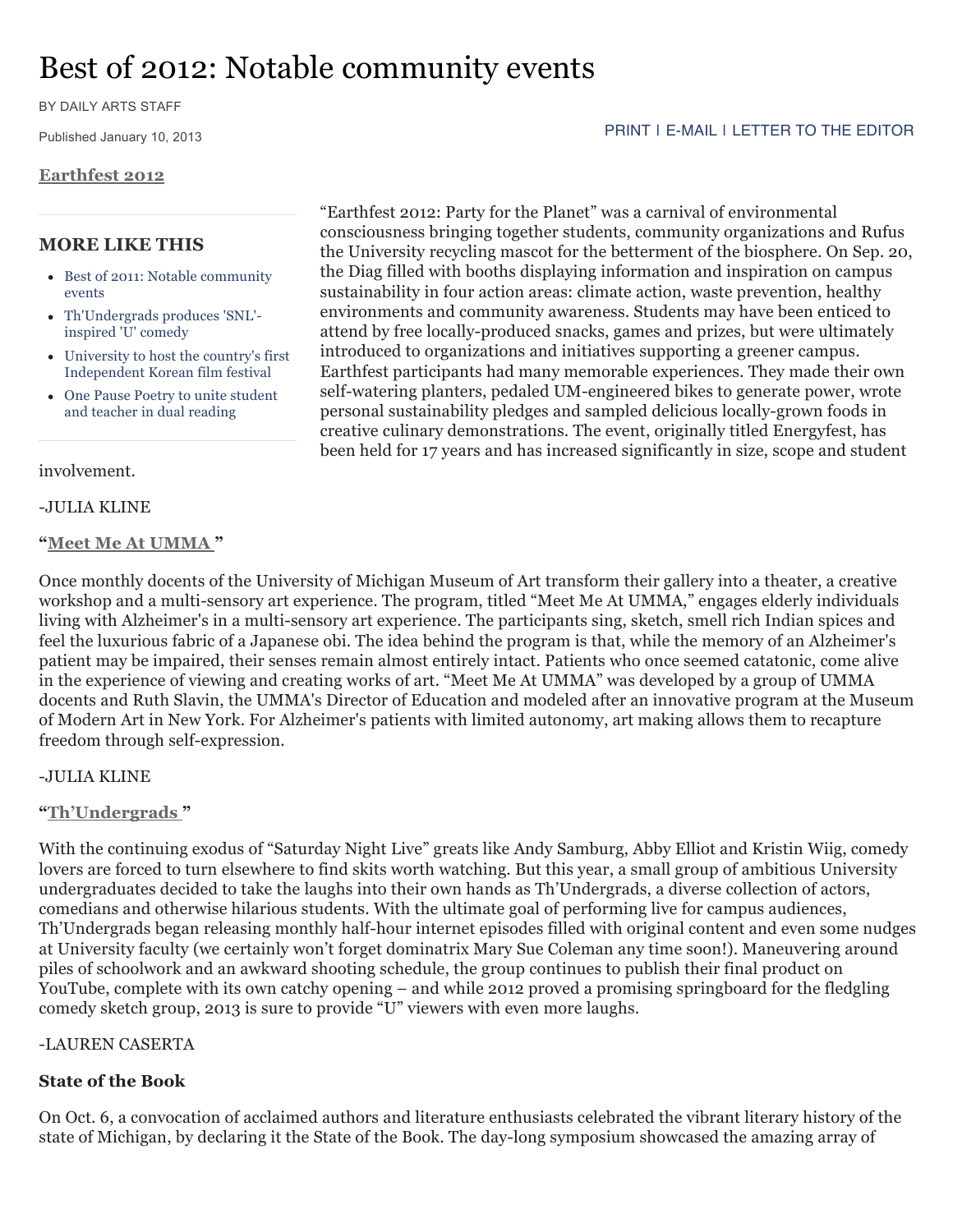talents Michigan has to offer. It began with an introduction from superstar author Dave Eggers, known for his brilliant memoir, "A Heartbreaking Work of Staggering Genius." State of the Book concluded with a dialog between Pulitzer Prize-winner Phillip Levine and celebrated novelist and former University professor Charles Baxter. In between, students affiliated with 826michigan, a youth creative writing organization, read from their newly-released 'Omnibus' anthology. A panel discussion featuring poets, novelists and essayists from around the state considered Michigan's contribution to literature. Many of the most important non-profit organizations from the Detroit and Ann Arbor areas were also present. Teen participants from the Neutral Zone in Ann Arbor and InsideOut Literary Arts Project in Detroit performed their poetry.

# -JULIA KLINE

# **"ZASTANA "**

Every year the Indian American Student Association gets together to put on a spectacular show filled with traditional and contemporary Indian songs and dances. This year, IASA chose the theme ZASTANA: The Pulse of Our Generation to showcase dances from different cultural influences. The show was filled with 222 IASA members boogying to nine unique dances ranging from jazz to Bollywood. The mix of westernized dances and traditional Indian dances came together to create an intriguing show for everyone to enjoy. Months of preparation went into planning and rehearsal, which leaves no doubt as to why it is on our best of 2012 list.

# -ARIELLE SPECINER

# **"Yasujiro Ozu Japanese film series "**

Basically, a Professor of Asian Cinema, through diligent effort and community collaboration, was able to organize a global first at the University. Yes, you read correctly. The casual, everyday Ann Arbor film-goer was able to witness a global first in cinema. The event was a Japanese Film Series featuring a practitioner of the all-but-lost art form of the benshi. Never before outside of Japan has a whole series been dedicated to this art form, which involved a live performing narrator-lecturer who played all the roles and added narration to silent films. This was no amateur practitioner; the event showcased the veteran talents of Ichiro Kataoka. With talks about the dwindling presence of Ann Arbor's film culture in the air, this was definitely a sign that the community is nevertheless still organizing and investing in the art of cinema.

# -JOHN BOHN

# **Korean Film Festival**

In October 2012 Ann Arbor hosted the first ever Independent Korean Film Festival in the United States. The festival featured nine of the most diverse and creative films produced in Korea, brought in and selected by Screen Arts and Cultures postdoctoral research fellow, Sangjoon Lee. The films represented all types of Korean films ranging from a flick about strolling down memory lane to one about Korean architecture. The festival was the first of its kind and gave film fanatics a glimpse into a different type of cinema. Hopefully it will continue to evolve into an Ann Arbor tradition.

# -ARIELLE SPECINER

# **Persian Student Association New Year**

We all know time is a construct. Hours, minutes, seconds – they're all inventions of the rational mind. Each culture tends to have its own way of dividing up the movement of the celestial bodies. And that's great, because each new calendar means another way to celebrate the New Year! For those involved with the Persian Student Association, this means celebrating the Iranian New Year. For the last 14 years they've done this through a cultural show, providing a window into Persian culture through dance, fashion and humor. After every show, students of the PSA find that their performance has helped audience members clarify their perceptions of a culture little understood these days and relatively obfuscated by media portrayal. However, this year's event was of an added historical-cultural significance as the PSA reached out to the newly-formed Iraqi Student Association, a gesture that went against the two culture's history of conflict.